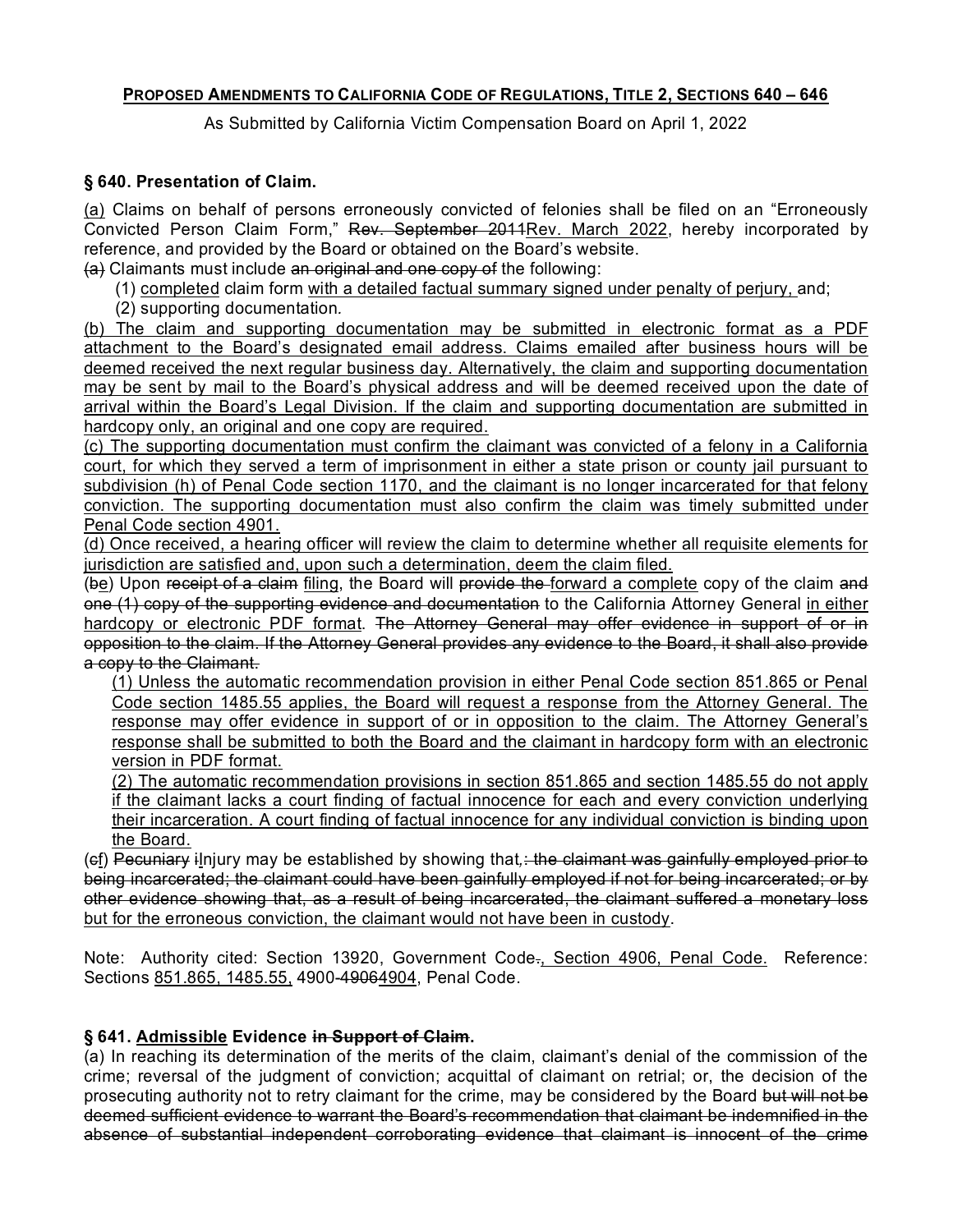charged.

 (b) The Board may consider as substantive evidence the prior testimony of witnesses claimant had an opportunity to cross-examine, and evidence admitted in prior proceedings for which claimant had an opportunity to object.

 (c) All relevant evidence shall be admitted if it is the sort of evidence on which reasonable persons are reason to prove or disprove any disputed fact that is of consequence to the determination of the claim. accustomed to rely in the conduct of serious affairs. Evidence is relevant if it has any tendency in

 (d) Evidence that qualifies under subdivision (c) may be admitted even though there is a common law or statutory rule which might make its admission improper over objection in any other proceeding.

 (e) Objections to and arguments about evidence may be considered when determining the weight to be given to the evidence.

(f) The Board may also consider any other information that it deems relevant to the issue before it.

Note: Authority cited: Section 13920, Government Code., Section 4906, Penal Code. Reference: Sections 4900-49064904, Penal Code., Section 210, Evidence Code.

# **§ 642. Rejection of Claim.**

 (a) Claims that are untimely or are otherwise not in compliance with Penal Code sections 4900 and 4901 will be rejected for lack of jurisdiction and will not be heard or considered by the Board.

 (1) Successive or duplicative claims are not in compliance with Penal Code section 4900 or 4901. The Board will consider on the merits only a single claim by a claimant challenging the same underlying conviction.

 (2) A claim solely based upon a vacated conviction pursuant to Penal Code section 1170.95 is not in compliance with Penal Code section 4900 or 4901. To be cognizable, the claim must allege that the claimant was erroneously convicted under the law in effect at the time the charged crime occurred.

(b) Prior to <del>denying a hearing <u>rej</u>ecting for failure to timely file</del> a claim <del>or</del> for failure to <del>state facts</del> constituting a claim under <u>comply with the jurisdictional requirements of</u> Penal Code sections 4900 and 4901, the claimant shall be:

(1) notified of the reason for rejecting the claim and,

(2) given thirty (30) calendar days to present evidence that will overcome the rejection.

(c) If the claimant's response provides sufficient evidence to prove that the claim was timely <del>filed</del> claim will be <del>timely scheduled for a hearing</del> <u>deemed filed as of the date the additional evidence was</u> submitted and is otherwise compliant with the requirements of Penal Code sections 4900 and 4901, the received*.* 

 (d) If the claimant's response does not provide sufficient evidence to prove that the claim was timely filed <u>submitted</u> and is otherwise compliant with the requirements of Penal Code sections 4900 and 4901, the claim will be rejected without a hearing and will not be considered by the Board.

Note: Authority cited: Section 13920, Government Code<del>.<u>, Section 4906, Penal Code.</u> Reference:</del> Sections 1170.95, 4900-49064904, Penal Code.

# **§ 643. Pre-Hearing Conference Procedure.**

 (a) At the discretion of the hearing officer, the parties may submit a pre-hearing brief addressing the merits of the claim. The parties shall receive reasonable notice of the time to submit a pre-hearing brief. Either party may waive submission of a pre-hearing brief.

 (b) Each party shall submit a pre-hearing statement that discloses (1) the name of every person the party intends to call as a witness at the hearing, (2) any exhibits to be proffered as evidence at the hearing, and (3) an estimate of the amount of time needed by the party to present their case at the hearing. The pre-hearing statement must be submitted at least seven days before the hearing or as otherwise directed by the hearing officer.

(ac) The hearing officer may conduct a pre-hearing conference in person or by electronic means.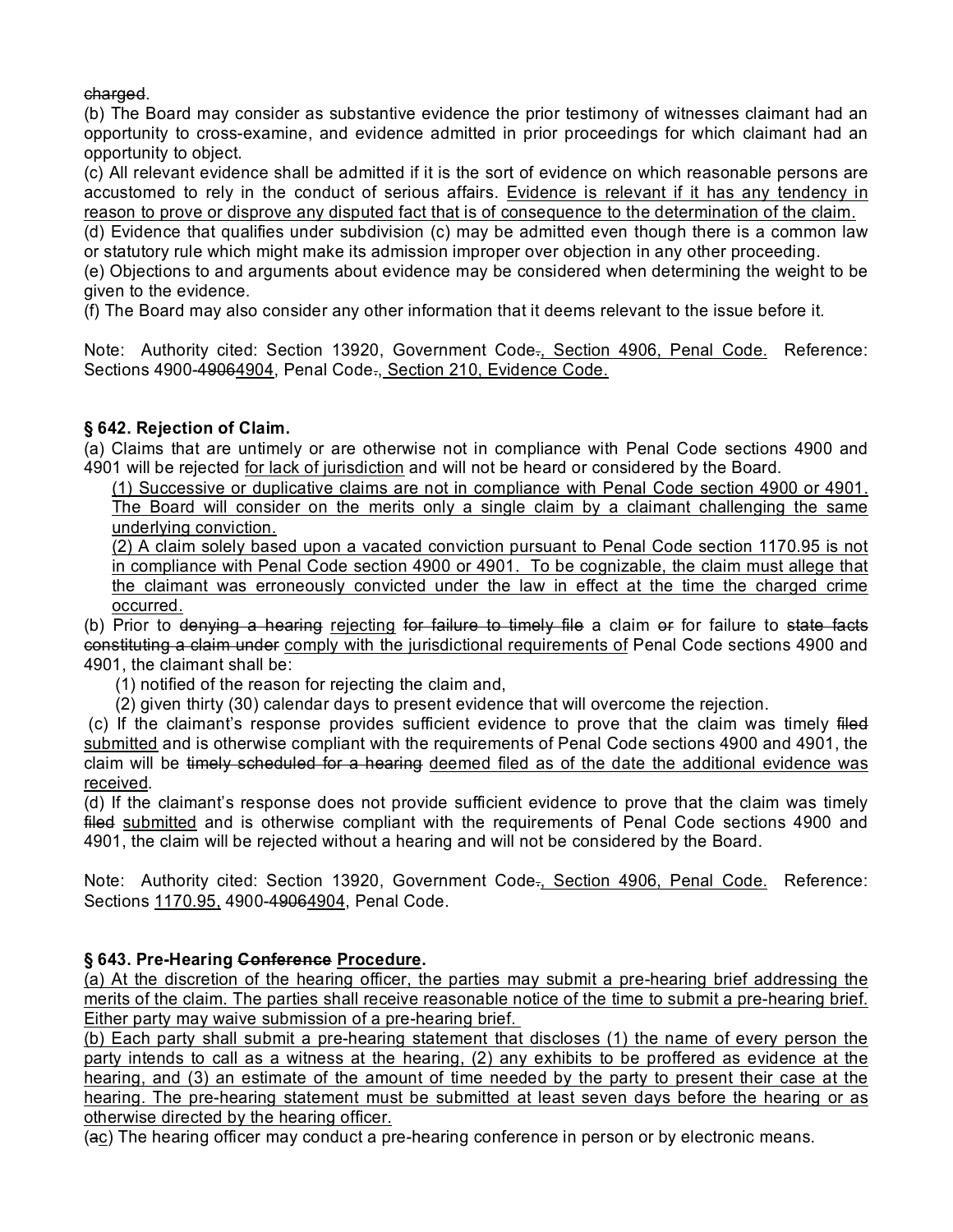- (b<u>d</u>) The parties shall receive reasonable notice of the time and location of a pre-hearing conference.
- (<del>c<u>e</u></del>) A pre-hearing conference may address any of the following:
	- (1) clarification of issues;
	- (2) identity of witnesses;
	- (3) exchange of witness lists;
	- (4) limitation of the number of witnesses;
	- (5) limitation of the scope of a witness' testimony;
	- (6) limitation of time allocated to a party's presentation of evidence;
	- (7) limitation of time allocated to a party's cross-examination of witnesses;
	- (8) exchange of exhibits;
	- (9) objections to evidence;
	- (10) order of presentation of evidence;
	- (11) order of cross-examination of witnesses;
	- (12) stipulations;
	- (13) pre-hearing motions; and
	- (14) any other matters that will promote the orderly and efficient conduct of the hearing.

 Note: Authority cited: Section 13920, Government Code., Section 4906, Penal Code. Reference: Sections 4900-49064904, Penal Code.

#### **§ 644. Conduct of Hearing Before Hearing Officer.**

 officer shall provide at least 15 days' notice to the parties of the date and location of the hearing. The claimant may waive the hearing and elect to proceed on the written record. For claims proceeding (a) Upon receipt of a response from the Attorney General, a hearing on the claim will be scheduled, taking into consideration the availability of the parties, witnesses, and hearing officer. The hearing under subdivision (b) of Penal Code section 4900, the hearing may be waived only if both the claimant and Attorney General agree to proceed on the written record.

(ab) Hearings shall be open to public observation, unless otherwise provided by law.

(bc) Hearings will be conducted in Sacramento unless the Board the hearing officer agrees to an alternative location or appearance by electronic means.

(e<u>d</u>) <del>The <u>Except for claims proceeding under subdivision (b) of Penal Code section 4900, the claimant</del></u> has the burden of proof on all issues necessary to establish eligibility*,* including innocence and injury.

(1) The standard of proof is a preponderance of the evidence.

(d2) The parties shall present evidence in the following order:

(1A) the claimant;

(2B) the Attorney General;

(3C) the claimant, if he or she they desires to offer any evidence or testimony to rebut the Attorney General's evidence or argument.

 (e) For claims proceeding under subdivision (b) of Penal Code section 4900, the Attorney General has the burden of proof, by clear and convincing evidence, to prove the claimant committed the acts constituting the offense for which the claimant was convicted. The claimant continues to bear the burden to prove injury by a preponderance of the evidence.

(1) The parties shall present evidence in the following order:

- (A) the Attorney General;
- (B) the claimant;
- (C) <u>the Attorney General, if they desire to offer any evidence or testimony to rebut the</u> claimant's evidence or argument.
- (D) the claimant, if they desire to offer any evidence or testimony on the issue of injury.

 (2) The claimant's burden to prove injury is satisfied upon a showing that each and every conviction underlying their incarceration was vacated by either a writ of habeas corpus or charges were subsequently dismissed or ended in acquittal without any new conviction for a lesser offense. If the claimant sustained a new conviction upon remand for a lesser offense, motion pursuant to Penal Code section 1473.6 or subdivision (a)(2) of section 1473.7, and all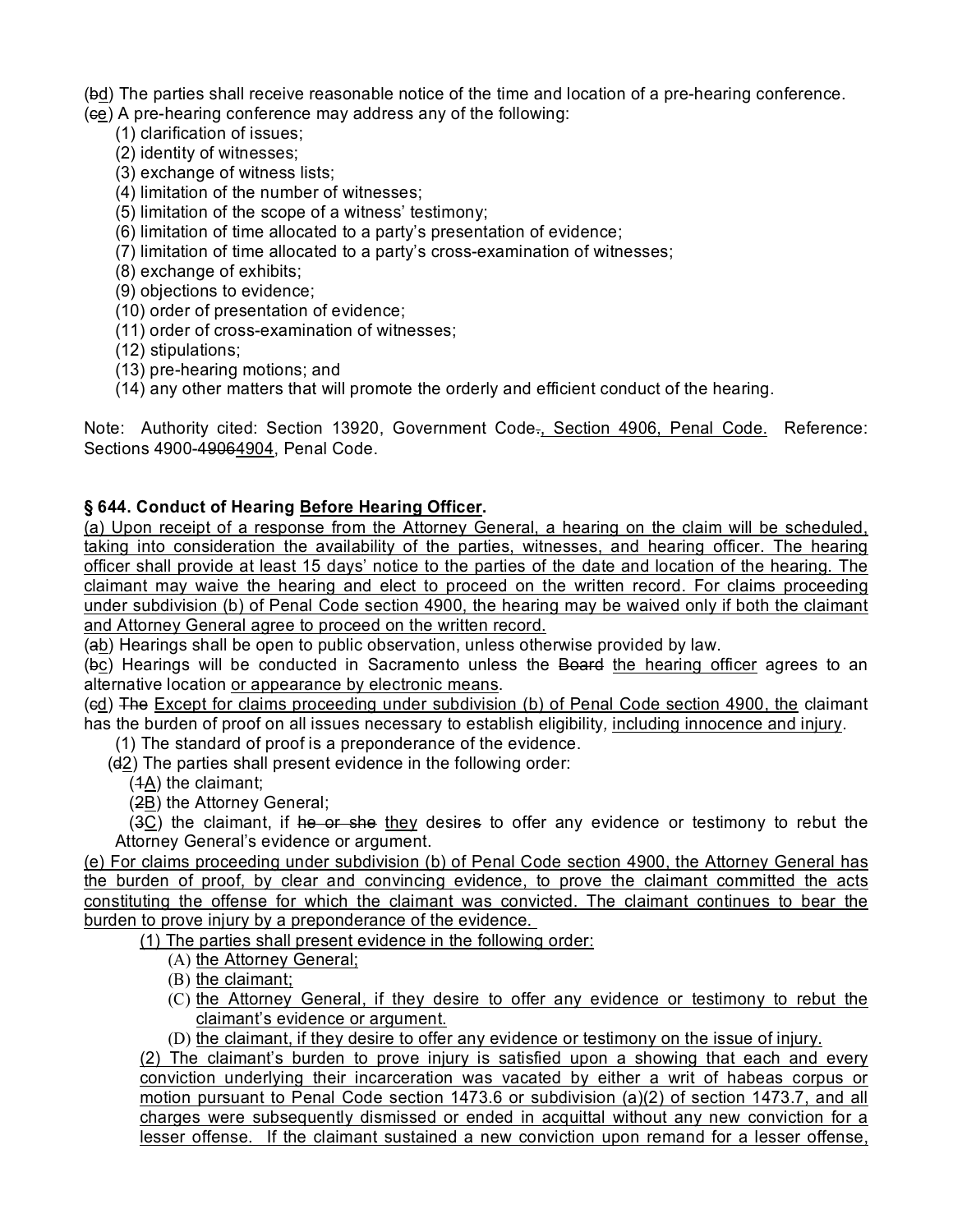sentence served for the original conviction and the sentence imposed for the new conviction. then the claimant's injury is presumptively calculated as the difference in length between the

sentence served for the original conviction and the sentence imposed for the new conviction.<br>(e<u>f</u>) The hearing officer may determine the amount of time allotted to present a claim for compensation. The determination made under this subsection shall be based on the following factors:

(1) complexity of legal or factual issues;

(2) necessity to evaluate credibility of witnesses for a proper determination of issues;

(3) parties' representation by legal counsel;

(4) necessity of witnesses being subject to cross examination for the proper determination of issues; and

(5) any other factor likely to affect a just and proper determination of issues.

 previously submitted evidence. (fg) If a claimant fails to appear at the hearing or fails to proceed, the Board may base its decision on

 California Code of Regulations section 617.4 may be responsible for providing, operating, and paying  $(gh)$  A party that requests that all or part of a hearing be conducted by electronic means under for all necessary equipment.

(hi) The hearing will be recorded by electronic means at the expense of the Board.

 (ij) Any party may request the Board to arrange for the preparation of a hearing transcript. The party requesting the preparation of a hearing transcript shall bear all costs for its preparation and shall provide one copy of the transcript to the Board at no cost to the Board.

 $(\underline{\mathsf{ik}})$  The hearing officer may allow or request the parties to submit post-hearing briefs.

(1) Post-hearing briefs shall be limited to legal and factual arguments related to relevant issues under section Penal Code sections 4900 et seq. or identified by the hearing officer.

(2) The hearing officer shall inform the parties of the deadline for the submission of a post-hearing brief.

(kl) In a hearing in which post-hearing briefs were not allowed or permitted, the hearing record shall be closed upon the conclusion of testimony and presentation of any oral argument by the parties, unless the hearing officer orders otherwise.

(lm) In a hearing in which post-hearing briefs were allowed or permitted, the hearing record shall close at the deadline for the submission of post-hearing briefs, unless the hearing officer orders otherwise or grants an extension.

 $(\overline{m_{\text{I}}})$  No argument will be considered by the hearing officer after the close of the hearing record, except as allowed in California Code of Regulations section 619.4, unless the hearing officer orders otherwise.

(no) The hearing officer retains the discretion to reopen the hearing record for good cause.

(op) The formal hearing provision of the Administrative Procedure Act (Government Code §§ 11500- 11529) do not apply.

(pg) If there is any inconsistency or conflict between the provisions of California Code of Regulations Article 2.5 and this article, the provisions of this article shall apply.

(qr) At the request of the claimant, the Attorney General, or other interested party, the Board will provide information about the hearing rules and procedures.

Note: Authority cited: Section 13920, Government Code., Section 4906, Penal Code. Reference: Sections 4900-49064904, Penal Code; Diola v. Board of Control (1982) 135 [Cal.App.3d](https://Cal.App.3d) 580, 588, fn 7; and Tennison v. Victim Compensation and Government Claims Board (2007) 152 Cal. App. 4th 1164.

# **§ 645. Proposed Decision by Hearing Officer.**

(a) The hearing officer shall take the matter under submission at the conclusion of the hearing once the administrative record is closed.

 (b) The hearing officer shall prepare a proposed decision that is written and contains a statement of the factual and legal bases for the proposed decision.

 credibility of a witness, the proposed decision shall identify specific evidence that supports the (c) If the factual basis for the proposed decision includes a determination based substantially on the credibility determination, which may include but is not limited to demeanor, manner or attitude.